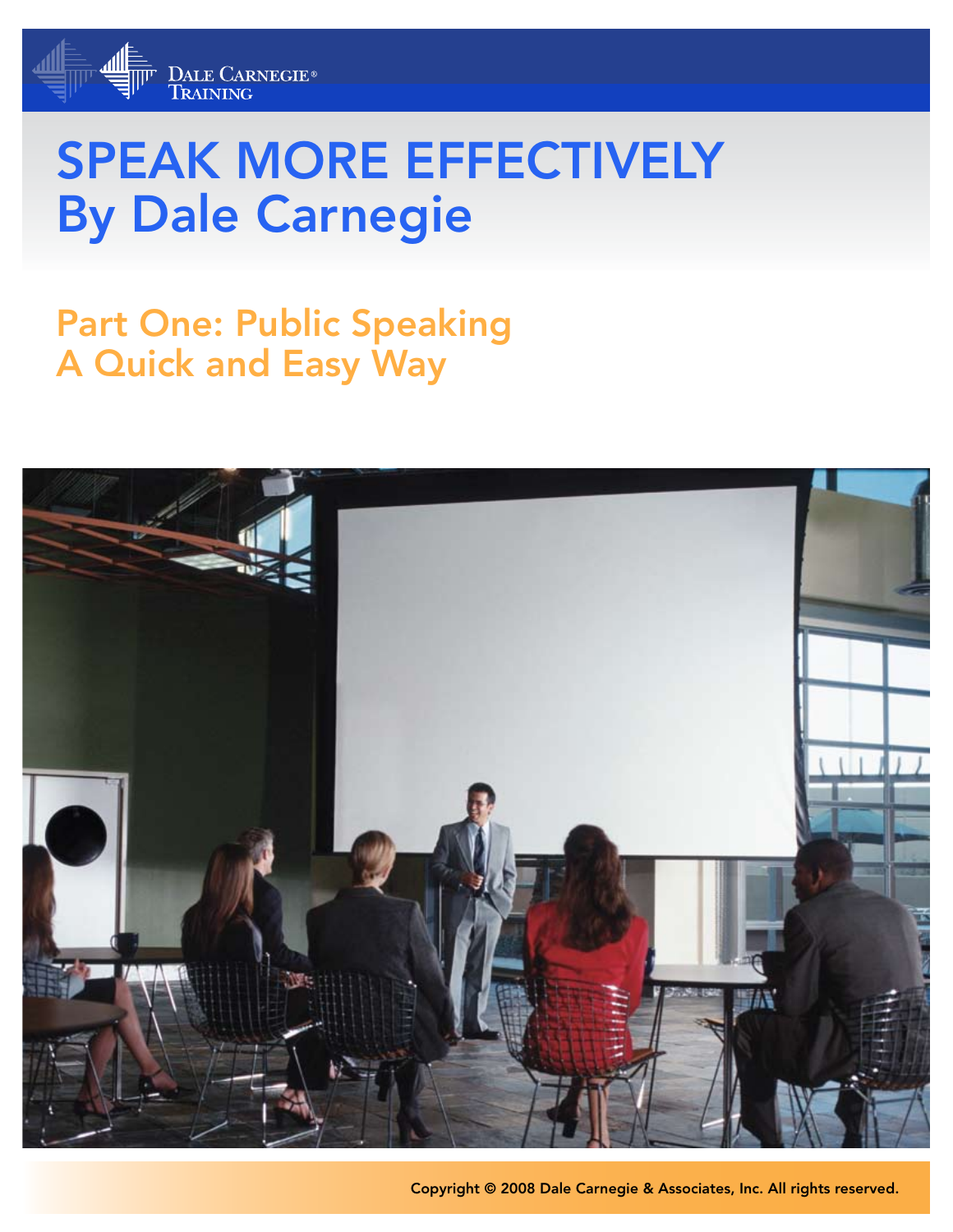

## PART ONE: Public Speaking – A Quick and Easy Way

You may be saying to yourself: "Is there really a quick and easy way to learn to speak in public—or is that merely an intriguing title that promises more than it delivers?"

No, I am not exaggerating. I am really going to let you in on a vital secret—a secret that will make it easier for you to speak in public immediately. Where did I discover this? In some book? No. In some college course in public speaking? No. I never even heard it mentioned there. I had to discover it the hard way gradually, slowly, painfully.

If, back in my college days, someone had given me this password to effective speaking and writing,

I could have saved myself years and years of wasted, heartbreaking effort. For example, I once wrote a book about Lincoln; and while writing it, I threw into the wastebasket at least a year of wasted effort that might have been saved had I known the great secrets that I am going to divulge to you.

The same thing happened when I spent two years trying to write a novel.

It happened again while writing a book on public speaking—another year of wasted effort thrown into the wastebasket because I didn't know the secrets of successful writing and speaking.

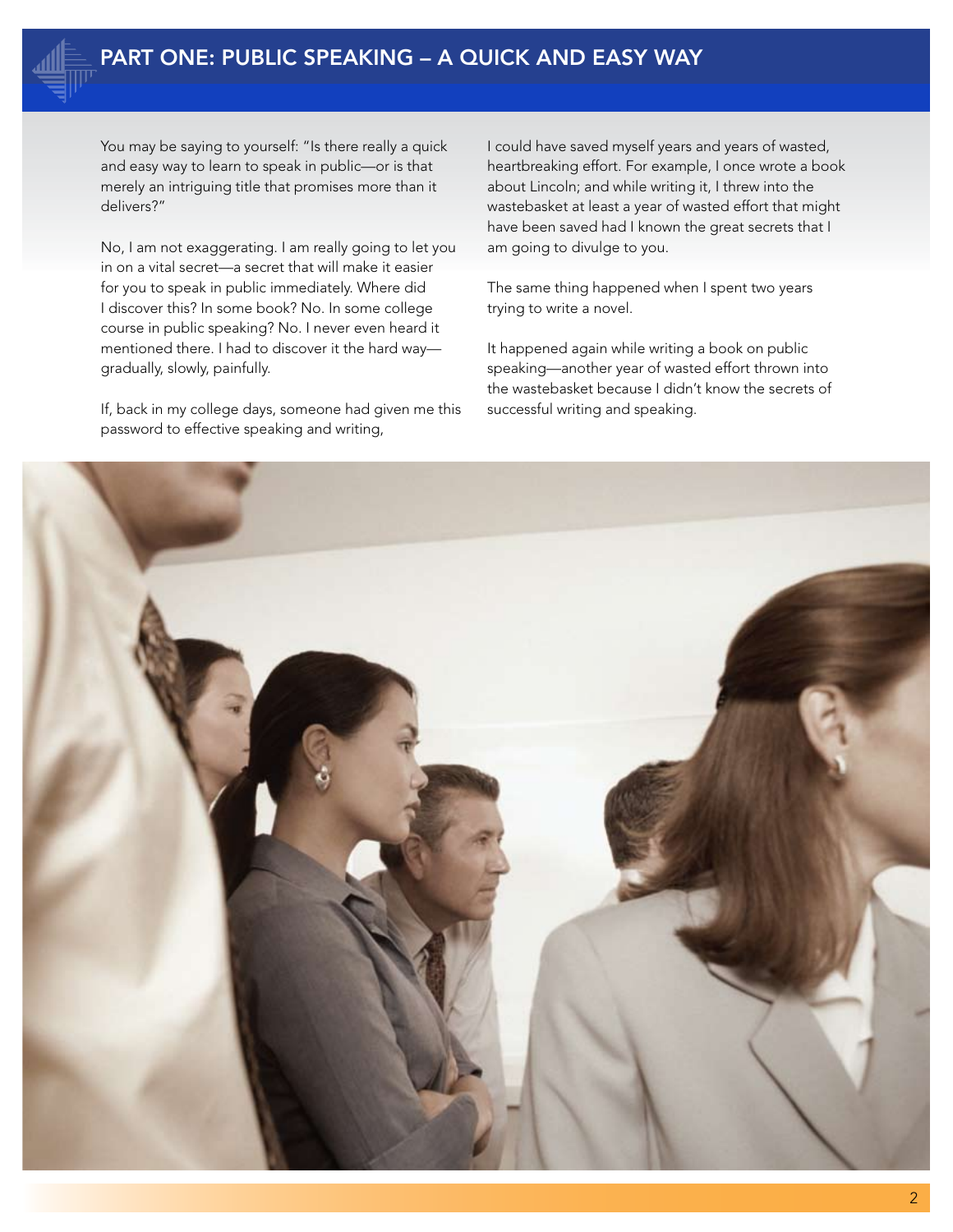What are these priceless secrets that I have been dangling before your eyes? Just this: talk about something that you have earned the right to talk about through long study or experience. Talk about something that you know and know that you know. Don't spend ten minutes or ten hours preparing a talk: spend ten weeks or ten months. Better still, spend ten years.

Talk about something that has aroused your interest. Talk about something that you have a deep desire to communicate to your listeners.

To illustrate what I mean, let's take the case of Gay Kellogg, a housewife from Roselle, New Jersey. Gay Kellogg had never made a speech in public before she joined one of our classes in New York. She was terrified. She feared that public speaking might be an obscure art far beyond her abilities. Yet at the fourth session of the course, as she made an impromptu talk, she held the audience spellbound. I asked her to speak on "The Biggest Regret of My Life." Gay Kellogg then made a talk that was deeply moving. The listeners could hardly keep the tears back. I know. I could hardly keep the tears from welling up in my own eyes. Her talk went like this:

"The biggest regret of my life is that I never knew a mother's love. My mother died when I was only a year old. I was brought up by a succession of aunts and other relatives who were so absorbed in their own children that they had no time for me. I never stayed with any of them very long. They were always sorry to see me come and glad to see me go.

They never took any interest in me or gave me any affection. I knew I wasn't wanted. Even as a little child I could feel it. I often cried myself to sleep because of loneliness. The deepest desire of my heart was to have someone ask to see my report card from school. But no one ever did. No one cared. All I craved as a little child was love—and no one ever gave it to me."

Had Gay Kellogg spent ten years preparing that talk? No. She had spent twenty years. She had been preparing herself to make that talk when she cried herself to sleep as a little child. She had been preparing herself to make that talk when her heart ached because no one asked to see her report card from school. No wonder she could talk about that subject. She could not have erased those early memories from her mind. Gay Kellogg had rediscovered a storehouse of tragic memories and feelings away deep down inside her. She didn't have to pump them up. She didn't have to work at making that talk. All she had to do was to let her pent-up feelings and memories rush up to the surface like oil from a well.

Jesus said: "My yoke is easy, my burden is light." So is the yoke and burden of good speaking. Ineffective talks are usually the ones that are written and memorized and sweated over and made artificial. Good talks are the ones that well up within you as a fountain. Many people talk the way I swim. I struggle and fight the water and wear myself out and go one-tenth as fast as the experts. Poor speakers, like poor swimmers, get taut and tense and twist themselves up into knots—and defeat their own purpose.

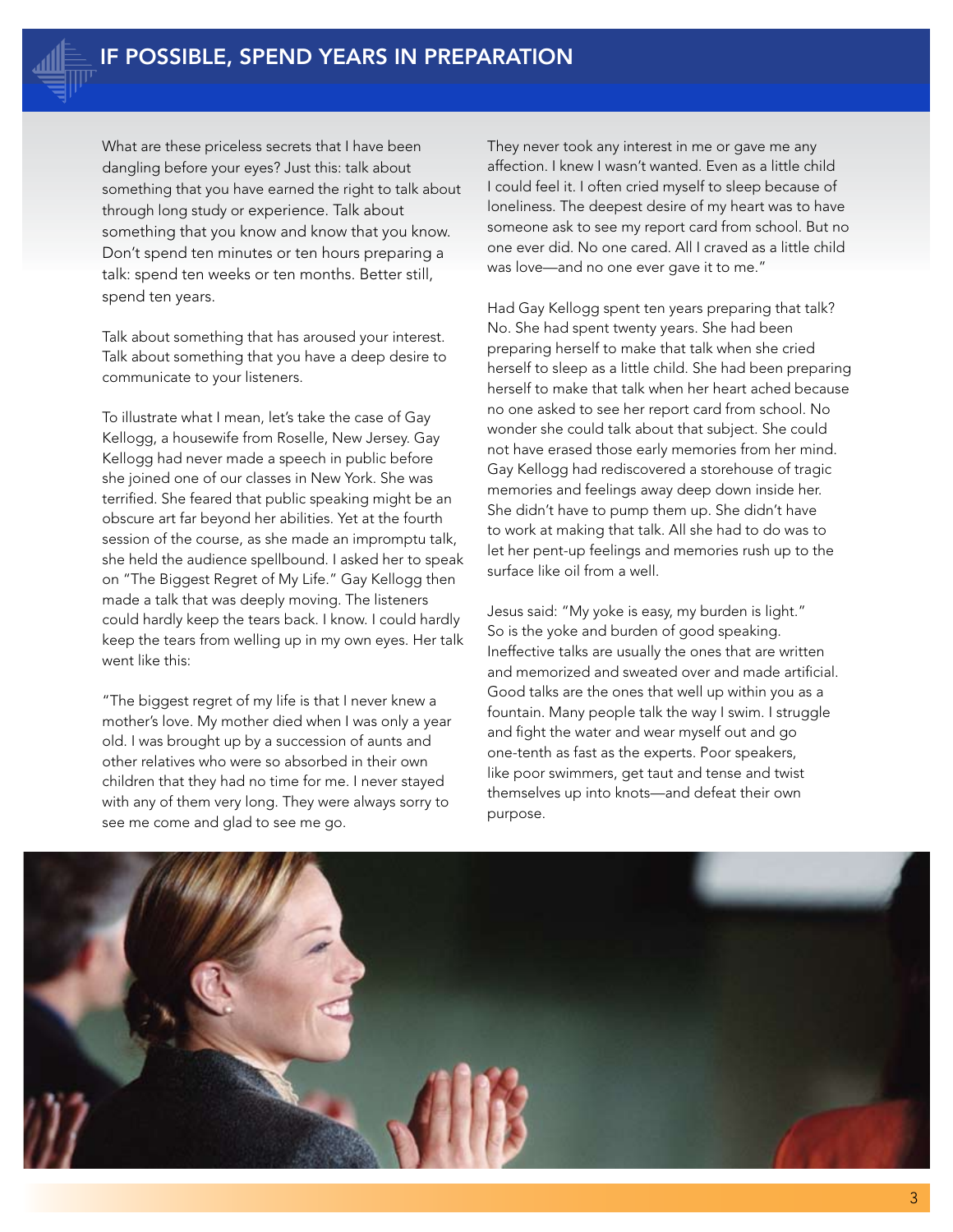Even people with only mediocre speaking ability may make superb talks if they will speak about something that has deeply stirred them. I saw a striking illustration of that years ago when I was conducting courses for the Brooklyn Chamber of Commerce. It was an example that I shall remember for a lifetime. It happened like this:

We were having a session devoted to impromptu talks. After the class assembled, I asked them to speak on "What, If Anything, Is Wrong with Religion?"

One member (a man, by the way, who had never finished high school) did something to that audience that I have never seen any other speaker do in the years I have been training people to speak in public. His talk was so moving that when he finished, every person in the room stood up in silent tribute.

This man told about the greatest tragedy of his life: the death of his mother. He was so devastated, so grief-stricken, that he no longer wanted to live. He said that when he went out of doors, even on a sunny day, it seemed as if he were wandering in a fog. He longed to die. In desperation, he went to his church and knelt and wept and said the rosary, and a great peace came over him—a divine peace of resignation: "Not my will, but Thine be done."

As he finished his talk to the class, he said, in the voice of one who has had a revelation: "There is nothing wrong with religion! There is nothing wrong with God's love."

I'll never forget that talk because of its emotional impact. When I congratulated the speaker on his deeply moving talk, he replied: "Yes, and I made it without any preparation."

Preparation? Well, if he hadn't prepared that talk, I don't know what preparation is. He meant, of course, that he had had no advance notice that he would have to talk on that subject. I am glad he didn't, because if he had had advance notice, his talk might have been far less effective. He might have labored over it and tried to make a speech and been artificial. Instead, he did just what Gay Kellogg did years later—he stood up and opened his heart and talked like one human being conversing with another.

The truth of the matter is that he was preparing to make that talk when he knelt and wept and said the rosary. Living, feeling, thinking, enduring "the slings and arrows of outrageous fortune"—that is the finest preparation ever yet devised for either speaking or writing.

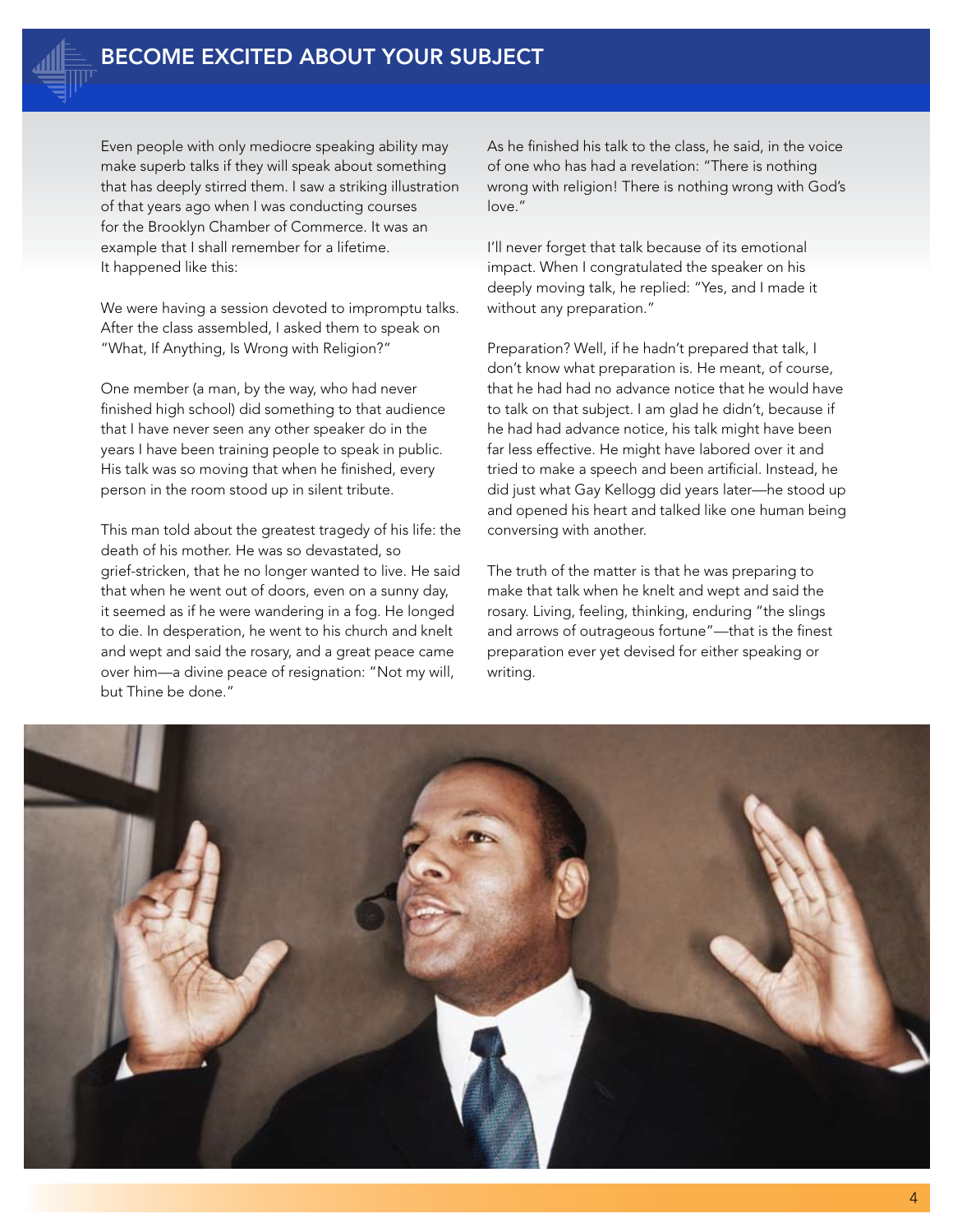

Do beginners know the necessity of looking inside themselves for topics? Know it? They never even heard of it! They are more likely to look inside a magazine for topics. For example, I remember meeting in the subway one day one of our students—a woman who was discouraged because she was making so little progress in this course. I asked her what she had talked about the previous week. I discovered that she had talked about whether Mussolini should be permitted to invade Ethiopia. She had gotten her information out of an article in Time. She had read the article twice. I asked her if she was interested in the subject, and she said, "No." I then asked her why she had talked about it. "Well," she replied. "I had to talk about something so I chose that."

Think of it: here was a woman who had tried to speak about Mussolini's Ethiopian war, yet she admitted she had little knowledge and no interest in the subject. She had neglected to speak on a subject she had earned the right to talk about.

After a discussion, I said to her: "I would listen with respect and interest if you spoke about something you have experienced and know about, but neither I nor anyone else would be interested in a subject which you yourself are not interested in, such as Mussolini's invasion of Ethiopia. You don't know enough about it to merit our attention or respect."



## Talk from Your Heart—Not from a Book

Many students of public speaking are like that woman. They want to get their subjects out of a book or a magazine instead of from their own knowledge and convictions. For example, a few years ago, I was one of the three judges in an intercollegiate speaking contest over the NBC network. The judges never saw the speakers. We listened to them from Studio 8G in Radio City. I wish, oh, how I wish that every student and teacher of public speaking could have witnessed what went on in that studio. The first speaker spoke on "Democracy at the Crossroads." The next one spoke about "How to Prevent War." It was painfully evident that they were merely repeating carefully rehearsed and memorized words. So neither the guest in the studio nor the judges paid much attention to them. One of the judges was Willem Hendrik Van Loon. When he began drawing a cartoon of one of the contestants, everyone stood and watched him and ignored the amateurish "orations," the memorized words, which were coming over the air.

However, the next speaker caught my attention immediately. A senior at Yale, he spoke about what was wrong with the colleges. He had earned the right to talk about that. We listened to him with respect. But the speaker who got the first prize began something like this:

"I have just come from a hospital where a friend of mine is near death because of an automobile accident. Most automobile accidents are caused by the younger generation. I am a member of that generation and I want to speak to you about the causes of these accidents."

Everyone in the studio was quiet as he spoke. He was talking about realities, not trying to make a speech. He was speaking about something that he had earned the right to talk about. He was talking from the inside out.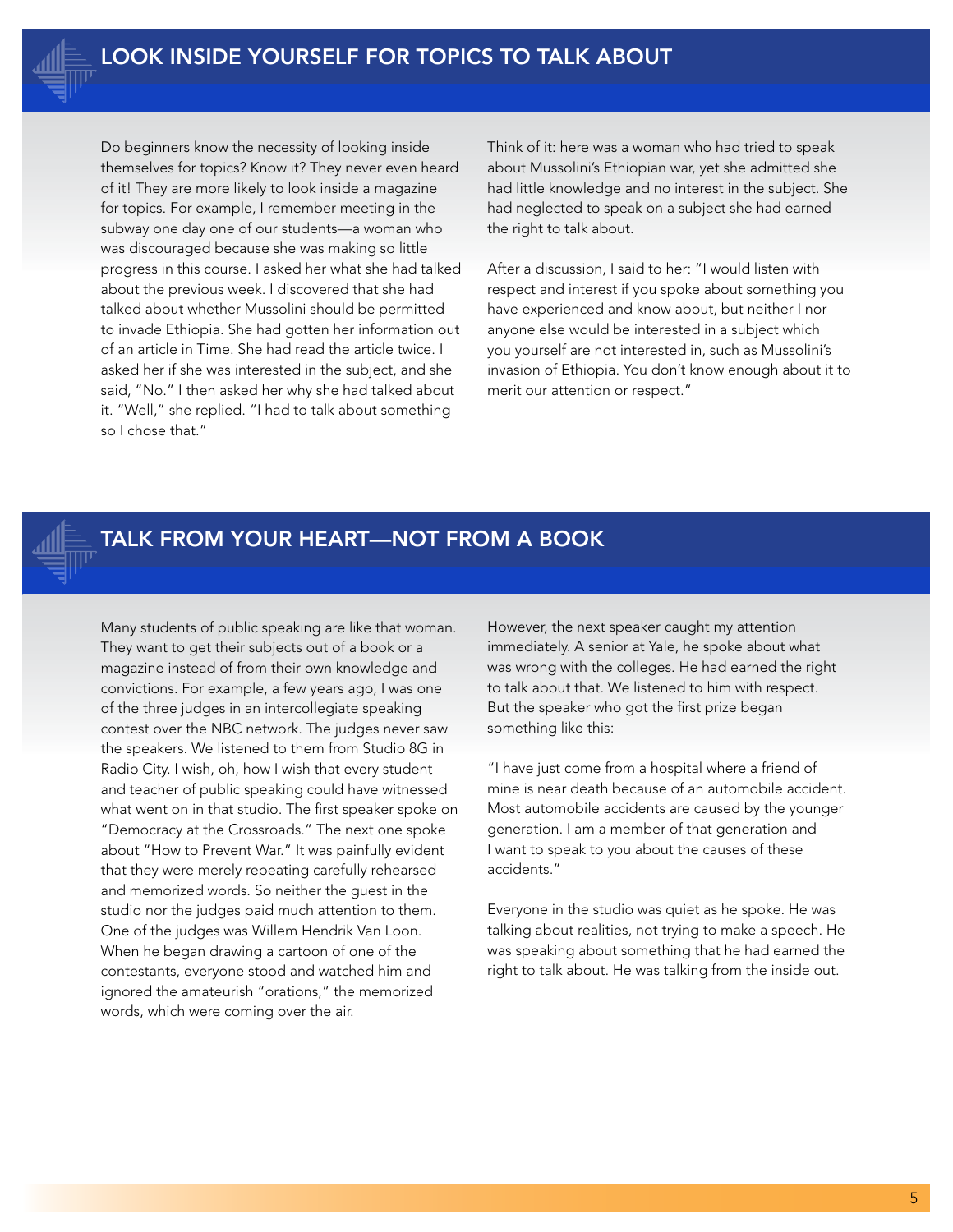However, let me warn you that merely earning the right to talk about a subject will not always produce a superb talk. Another element must be added—an element that is vital in speaking. Briefly, it is this: in addition to earning the right to speak, we must have a deep and abiding desire to communicate our convictions and transfer our feelings to our listeners.

To illustrate: suppose I were asked to talk about raising corn and hogs. I spent twenty years on a corn and hog farm in Missouri, so surely I have earned the right to talk on that subject. But I don't have any special desire to talk on that subject. But suppose I were asked to speak on what was wrong with the kind of education I got in college. I could hardly fail if I talked on that subject, because I would have the three basic requirements for a good talk. First, I would be talking about something that I had earned the right to talk about. Second, I would have deep feelings and convictions that I longed to convey to you. Third, I would have clear and convincing illustrations out of my own experience.

When Gay Kellogg spoke on the biggest regret of her life—never knowing a mother's love—she had not only earned the right through suffering to talk on that subject, but she also had a deep emotional desire to tell us about it. So did the class member who spoke in the Brooklyn Chamber of Commerce class about the death of his mother—"Not my will, but Thine be done."

History has repeatedly been changed by people who had the desire and the ability to transfer their convictions and emotions to their listeners. If John Wesley had not had that desire and ability, he could never have founded a religious sect that has girdled the globe. If Peter the Hermit had not had that desire and ability, he could never have stirred the imagination of the world and plunged Europe into the futile and bloody Crusades for possession of the Holy Land. If Hitler had not had the innate ability to transfer his hate and bitterness to his listeners, he could not have seized power in Germany and plunged the world into war.



## Talk about Your Experiences

You are prepared right now to make at least a dozen good talks—talks that no one else on earth could make except you, because no one else has ever had precisely the same experience that you have had. What are these subjects? I don't know. But you do. So carry a sheet of paper with you for a few weeks and write down, as you think of them, all the subjects that you are prepared to talk about through experience—subjects such as "The Biggest Regret of My Life," "My Biggest Ambition," and "Why I Liked (Disliked) School." Do that and you will be surprised how quickly your list of topics will grow.

Here is good news for you: your progress as a speaker will depend far more on your choosing the right topic to talk about than upon your native ability as a speaker. You can feel at ease and make a fine talk immediately if you will only do what Gay Kellogg did: talk about some experience that has affected you deeply, some experience you have been thinking about for twenty years. But you may never feel completely at ease if you try to make speeches about "Mussolini's Invasion of Ethiopia" or "Democracy at the Crossroads."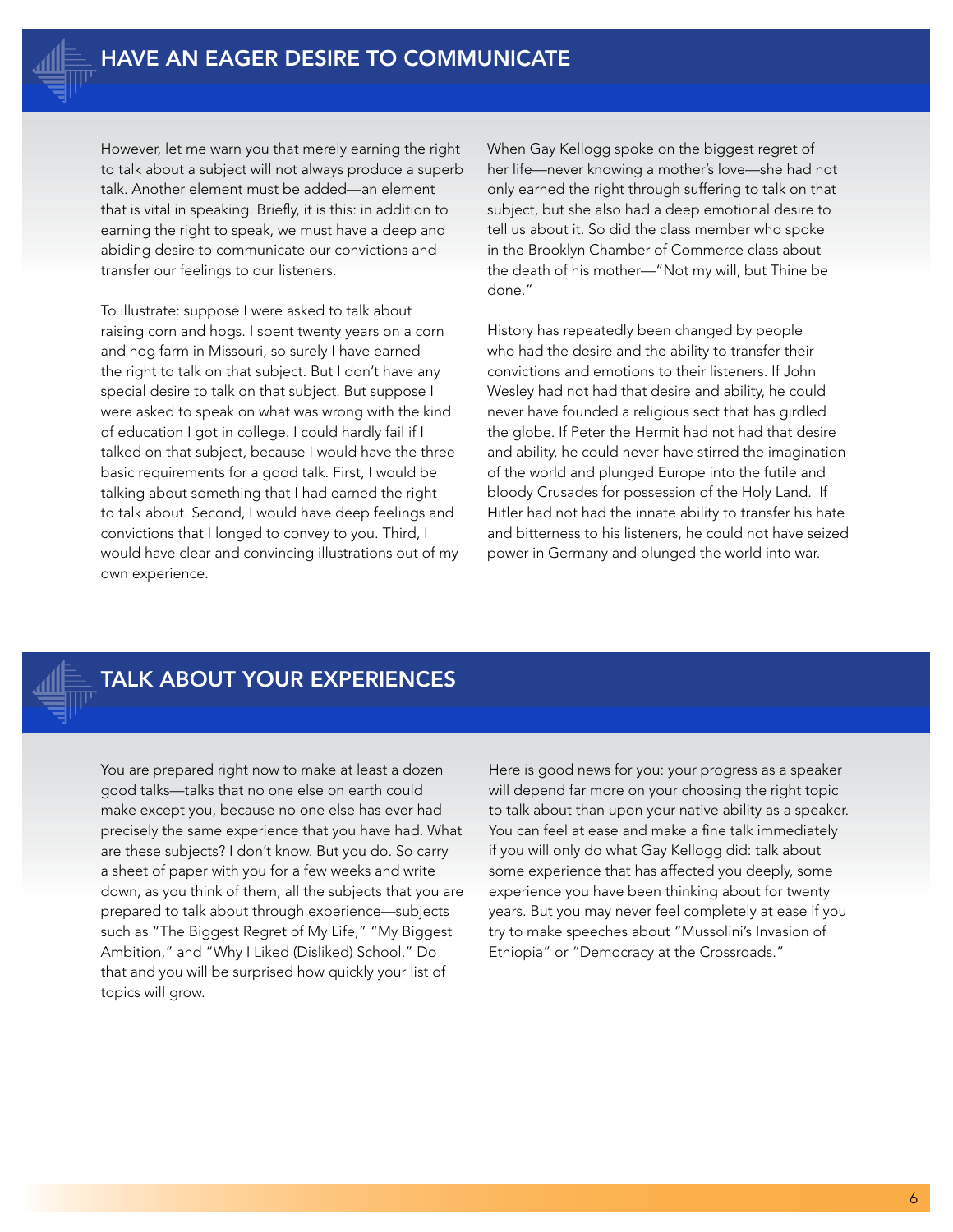

Talking about your own experiences is obviously the quickest way to develop courage and self-confidence. But after you have gained a bit of experience, you will want to talk about other subjects. What subjects? And where can you find them? Everywhere. For example, I once asked a class of executives of the New York Telephone Company to jot down every idea for a speech that occurred to them during the week. It was November. One person saw Thanksgiving Day printed in red on the calendar, and spoke about the many things for which to be thankful. Another person saw some pigeons on the street. That inspired an idea. The person gave a talk about pigeons that I shall never forget. But the prize winner that night was a class member who had seen a bedbug crawling up a man's collar in the subway. The class member gave us a talk that I still remember after twenty years.



## Carry a Scribbling Book

Why don't you do what Voltaire did? Voltaire, one of the most powerful writers of the eighteenth century, carried in his pocket what he called a "scribbling book"—a book in which he jotted down his fleeting thoughts and ideas. Why don't you carry a "scribbling book?" Then, if you are irritated by a discourteous clerk, for example, jot down the word "Discourtesy" in your scribbling book.

Then try to recall two or three other striking incidents of discourtesy. Select the best one and tell us what we ought to do about it. Presto! You have a two-minute talk on Discourtesy.

As soon as you begin to look for topics for talks, you will find them everywhere: in the home, the office, the street.



### "Sing Something Simple"

Don't attempt to speak on some worldshaking problem such as "The Atomic Bomb." Take something simple—almost anything will do, provided the idea gets you, instead of your getting the idea. For example, I recently heard a student of this course, Mary A. Leer, of Chicago, talk on "Back Doors." You may find her talk dull as you read it; but if you had only listened to it, as I did, you would have loved it because

she herself was positively excited about her back door. In fact, I never before heard anyone speak with such glowing enthusiasm about painting the back door! The point I am trying to make is this: almost any subject will do for a talk provided you yourself have earned the right to talk about it through study or experience, and are excited about it and eager to tell us about it.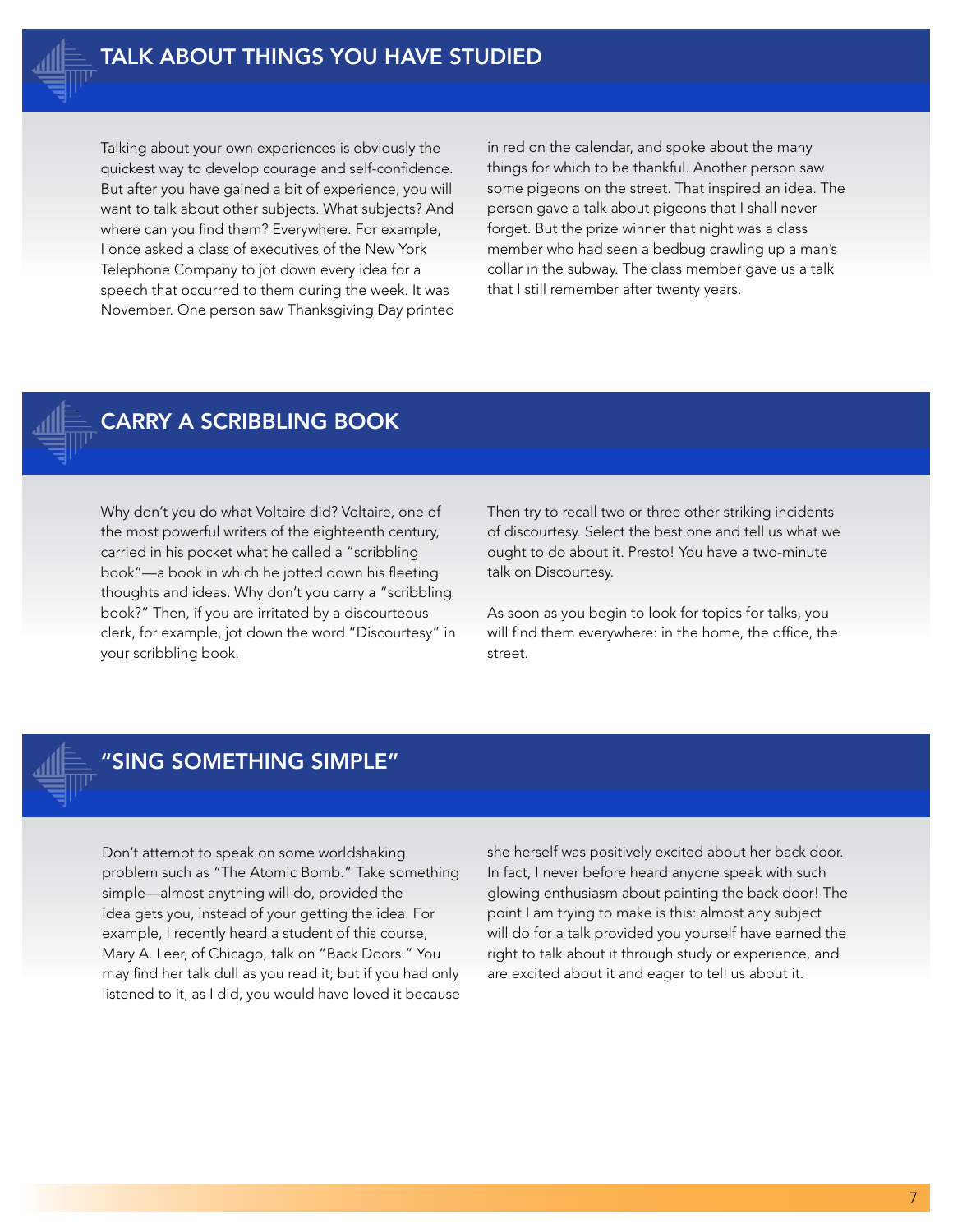"Four years ago, when I moved into my present apartment, the back door was painted a drab shade of gray. It was terrible. Every time I opened the back door it gave me a depressed feeling. So I bought a can of beautiful blue paint and painted the outside of the back door, the jambs and the inside of the screen door. That paint was the most exquisite shade of blue that I had ever seen; and every time I opened the back door after that, it seemed as though I was looking upon a bit of heaven.

"I was never more angry in my life than when I came home one evening not long ago and found that the house painter had pried open my screen door and painted my beautiful blue door a most hideous shade of putty gray. I could have cheerfully choked that painter.

"You can tell a lot more about people from their back doors than you can from their front doors. Front doors are often prettied up just to impress you. But

back doors tell tales. A slovenly back door tattles on slovenly housekeeping. But a back door that is painted a cheerful color and has pots of blooming plants sitting around and garbage cans that are painted and orderly, that kind of back door tells you that there is an interesting person with a lively imagination living behind it. I have already bought a can of beautiful blue paint; and next Saturday, I am going to have a gorgeous time. I am again going to make my back door cheerful and inspiring."

And so it goes. A volume could be filled with examples to show the power of speakers who:

- (a) Have earned the right, by study and experience, to talk about their subject;
- (b) Are excited about it themselves; and
- (c) Are eager to communicate their ideas and feelings to their listeners.

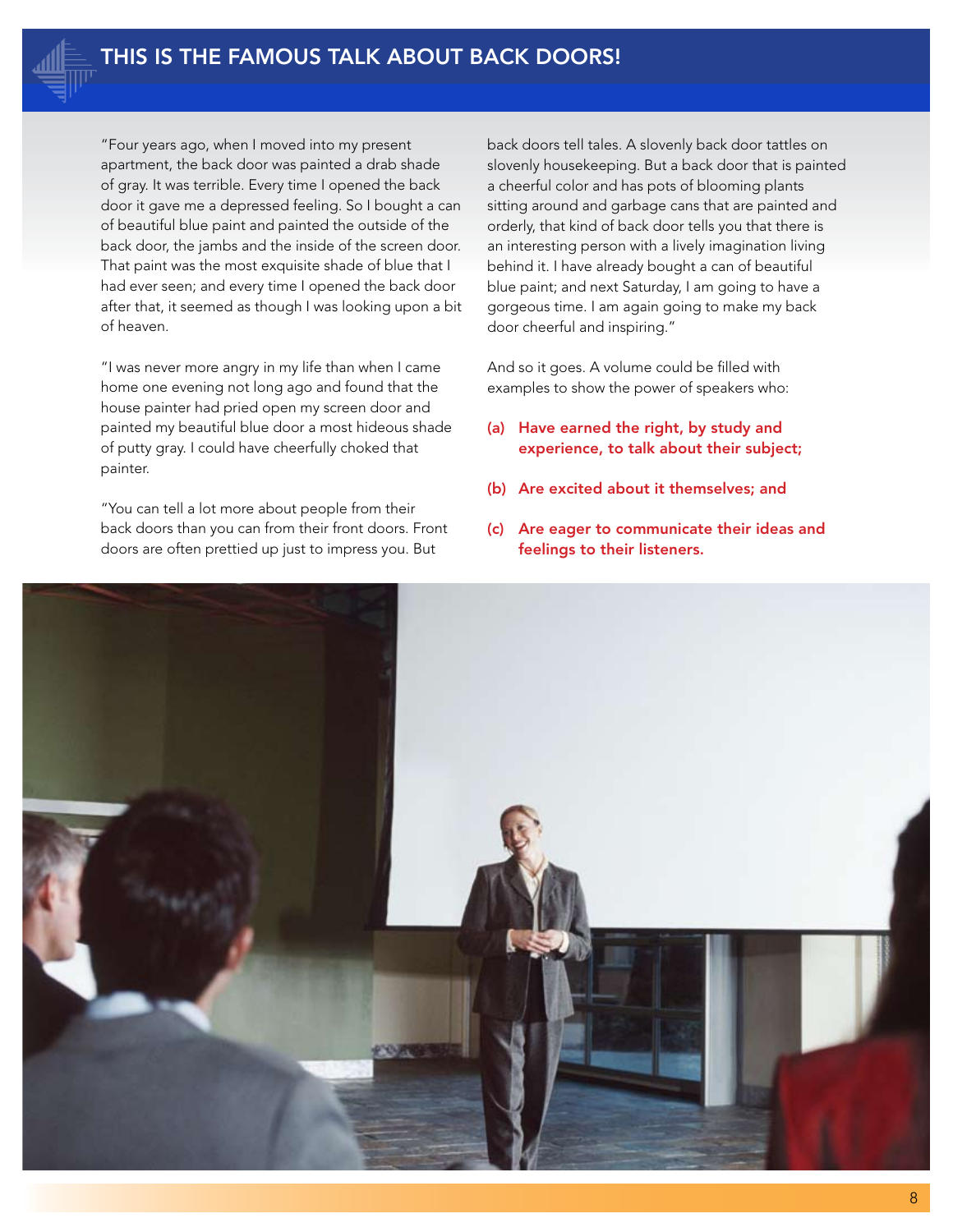Here are eight principles that will help immensely in preparing your talks:

- I. Make brief notes of the interesting things you want to mention.
- II. Don't write out your talks.

Why? Because if you do, you will use written language instead of easy, conversational language; and when you stand up to talk, you will probably find yourself trying to remember what you wrote. That will keep you from speaking naturally and with sparkle.

#### III. Never, never, never memorize a talk word for word.

If you memorize your talk, you are almost sure to forget it; and the audience will probably be glad, for nobody wants to listen to a canned speech. Even if you don't forget it, it will sound memorized. You will have a faraway look in your eyes and a faraway ring in your voice. You won't sound like a human being trying to tell us something.

If, in a longer talk, you are afraid you will forget what you want to say, then make some brief notes and hold them in your hand and glance at them occasionally. That is what I usually do.

#### IV. Fill your talk with illustrations and examples.

By far the easiest way to make a talk interesting is to fill it with examples. To illustrate what I mean, let's take this booklet you are reading now. Approximately half of those pages are devoted to illustration. First, there is the illustration of Gay Kellogg's talk about the suffering she endured as a child. Next, the illustration of the speaker on "What, If Anything, Is Wrong with Religion?" Next, the example of the woman who tried to talk on Mussolini's invasion of Ethiopia. That is followed by the story of the four college students in a speaking contest over the radio—and so on. My biggest problem in writing a book or preparing a speech is not to get ideas, but to get illustrations to make those ideas clear, vivid, and unforgettable. The old Roman philosophers used to say, "Exemplum docet" (the example teaches). And how right they were!

For example, let me show you the value of an illustration. Years ago, a congressman made a stormy speech accusing the government of wasting our money by printing useless pamphlets. He illustrated what he meant by saying the government had printed a pamphlet on "The Love Life of the Bullfrog." I would have forgotten that speech years ago if it hadn't been for that one specific illustration, "The Love Life of the Bullfrog." I may forget a million other facts as the decades pass, but I'll never forget his charge that the government wastes our money by printing and giving away pamphlets such as "The Love Life of the Bullfrog!"

Exemplum docet. Not only does the example teach, but it is about the only thing that does teach. I have heard brilliant speeches which I promptly forgot because there were no examples to make them stick in my memory.

#### V. Know far more about your subject that you can use.

Ida Tarbell, one of America's most distinguished writers, told me that years ago, while in London, she received a cable from S.S. McClure, the founder of McClure's Magazine, asking her to write a two-page article on the Atlantic Cable. Miss Tarbell interviewed the London manager of the Atlantic Cable and got all the information necessary to write her five-hundred word article. But she didn't stop there. She went to the British Museum library and read magazine articles and books about the Atlantic Cable, and the biography of Cyrus West Field, the man who laid the Atlantic Cable. She studied cross sections of cables on display in the British Museum, and then visited a factory on the outskirts of London and saw cables being manufactured. "When I finally wrote those two typewritten pages on the Atlantic Cable," Miss Tarbell said, as she told me the story, "I had enough material to write a small book about it. But that vast amount of material which I had and did not use enabled me to write what I did write with confidence and clarity and interest. It gave me reserve power."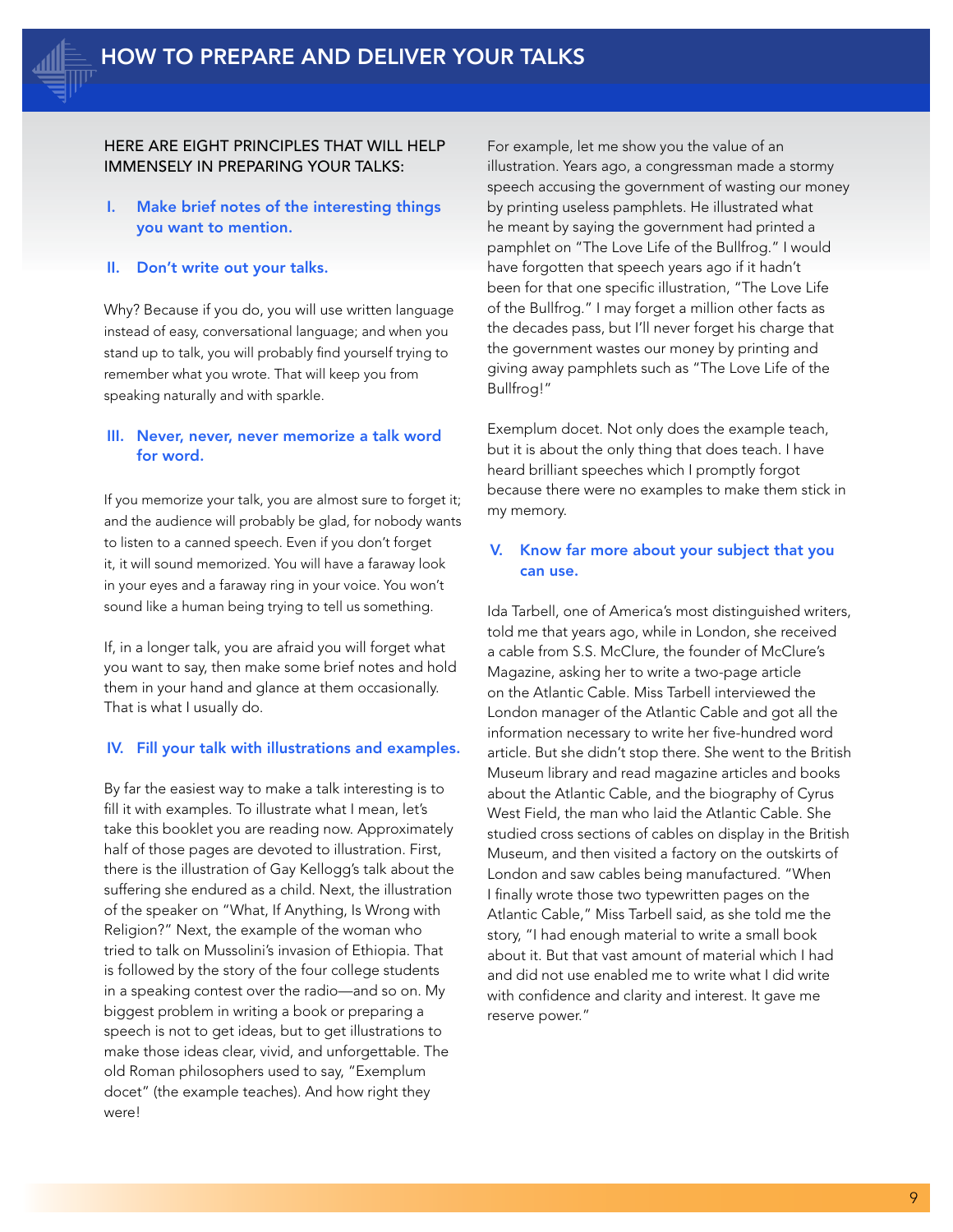

Ida Tarbell had learned through years of experience that she had to earn the right to write over five hundred words about the Atlantic Cable. The same principle goes for speaking. Make yourself something of an authority on your subject. Develop that priceless asset known as reserve power.

#### VI. Rehearse your talk by conversing with your friends.

Will Rogers prepared his famous Sunday night radio talks by trying them out as conversation on the people he met during the week. If, for example, he wanted to speak on the gold standard, he would wisecrack about it in conversation during the week. He would then discover which of his jokes went over, which remarks elicited people's interest. That is an infinitely better way to rehearse a talk than to try it out with gestures in front of a mirror.

#### VII. Instead of worrying about your delivery, find ways of improving it.

Much harmful, misleading nonsense has been written about delivery of a speech. The truth is that when you face an audience, you should forget all about voice, breathing, gestures, posture, emphasis. Forget everything except what you are saying. What listeners want, as Hamlet's mother said, is "more matter, with less art." Do what a cat does when

trying to catch a mouse. It doesn't look around and say: "I wonder how my tail looks, and I wonder if I am standing right, and how is my facial expression?" Oh, no. That cat is so intent on catching a mouse for dinner that it couldn't stand wrong or look wrong if it tried and neither can you if you are so vitally interested in your audience and in what you are saying that you forget yourself.

Don't imagine that expressing your ideas and emotions before an audience is something that requires years of technical training such as you have to devote to mastering music or painting. Anybody can make a splendid talk at home when angry. For example, if somebody hauled off and knocked you down this instant, you would get up and make a superb talk. Your gestures, your posture, your facial expression would be perfect because they would be the expressions of genuine anger. And remember, you don't have to learn to express your emotions. You could express your emotions superbly when you were six months old. Ask any mother.

Watch a group of children at play. What fine expression! What perfect emphasis, gestures, posture, communication! Jesus said: "Except ye become as little children, ye cannot enter the kingdom of heaven." Yes, and unless you become as natural and spontaneous and free as little children at play, you cannot enter the realm of good expression.

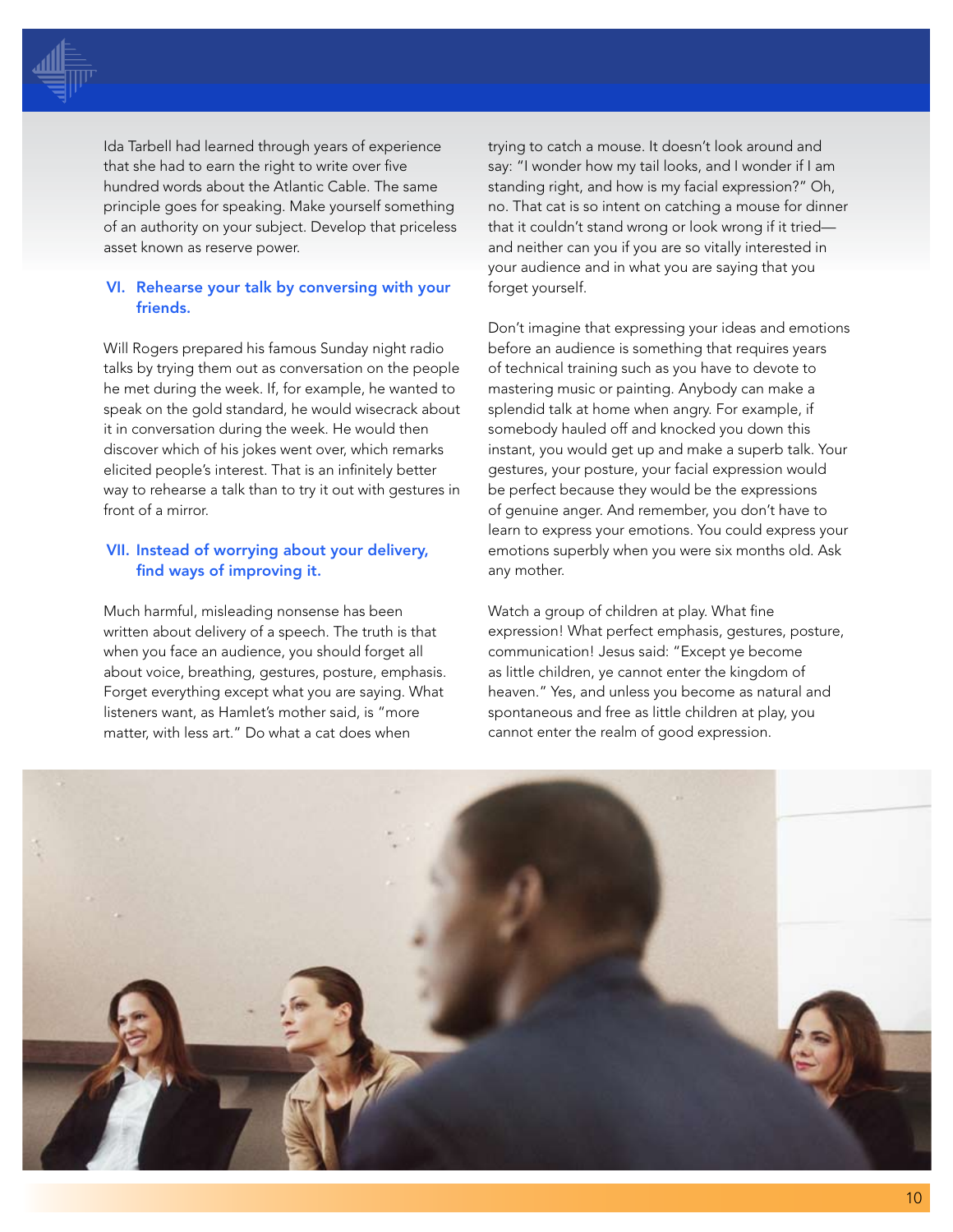Your problem isn't to try to learn how to speak with emphasis, or how to gesture or how to stand. Those are merely effects. Your problem is to deal with the cause that produces those effects. That cause is deep down inside you; it is your own mental and emotional attitude. If you get yourself in the right mental and emotional condition, you will speak superbly. You won't have to make any effort to do it. You will do it as naturally as you breathe.

To illustrate, a rear admiral of the United States Navy once took this course. He had commanded a squadron of the United States Fleet during World War I. He wasn't afraid to fight a naval battle, but he was so afraid to face an audience that he made weekly trips from his home in New Haven, Connecticut, to New York City to attend this course.

Half a dozen sessions went by, and he was still terrified. So one of our instructors, Professor Elmer Nyberg, had an idea that might make the admiral come out of his shell. There was a radical in this class. Professor Nyberg took him to one side and said: "I wonder if you will be good enough to make a strong talk to support your philosophy of government? Obviously, you will make the admiral angry, which is exactly what I want. He will forget himself and in his eagerness to refute your position, he probably will make a good talk." The radical said,"Sure, I'll be glad to." He had not gone far in this talk, when the rear admiral leaped to his feet and shouted: "Stop! Stop! That's sedition!" Then he gave a fiery talk on how much each of us owes to our country and its freedom.

Professor Nyberg turned to the naval officer and said, "Congratulations, Admiral! A magnificent talk!" The rear admiral snapped back: "I'm not making a talk, but I am telling that little whippersnapper a thing or two." Then Professor Nyberg explained that it had all been a put-up job to get the admiral out of his shell, and make him forget himself.

This rear admiral discovered just what you will discover when you get stirred up about a cause bigger than yourself. You will discover that all fears of speaking will vanish and that you don't have to give a thought to delivery, since the causes that produce good delivery are working for you irresistibly.

Let me repeat: *Your delivery is merely the effect of a cause that preceded and produced it. So if you don't like your delivery, don't muddle around trying to change it. Get back to fundamentals and change the causes that produced it. Change your mental and emotional attitude.*

#### VIII. Don't imitate others; be yourself.

I first came to New York to study at the American Academy of Dramatic Arts. I aspired to be an actor. I had what I thought was a brilliant idea, a shortcut to success. My campaign to achieve excellence was so simple, so foolproof, that I was unable to comprehend why thousands of ambitious people hadn't already discovered it. It was this: I would study the famous actors of that day—John Drew, E. H. Sothern, Walter Hampden and Otis Skinner. Then I would imitate the best points of each one of them and make myself into a shining, triumphant combination of all of them. How silly! How tragic! I had to waste years of my life imitating other people before it penetrated my thick Missouri skull that I had to be myself, and that I couldn't possibly be anyone else.

To illustrate what I mean: A number of years ago, I set out to write the best book on public speaking for business people that had ever been written. I had the same foolish idea about writing this book that I had formerly had about acting: I was going to borrow the ideas of many other writers and put them all in one book—a book that would have everything. So I got scores of books on public speaking and spent a year incorporating their ideas in my manuscript. But it finally dawned on me once again that I was playing the fool. This hodgepodge of other people's ideas that I had written was so synthetic, so dull that no business people would ever stumble through it. So I tossed a year's work into the wastebasket, and started all over again. This time I said to myself: "You've got to be Dale Carnegie, with all his faults and limitations. You can't possibly be anybody else." So I quit trying to be a combination of other people, and rolled up my sleeves and did what I should have done in the first place: I wrote a textbook on public speaking out of my own experiences and observations and convictions.

Why don't you profit by my stupid waste of time? Don't try to imitate others.